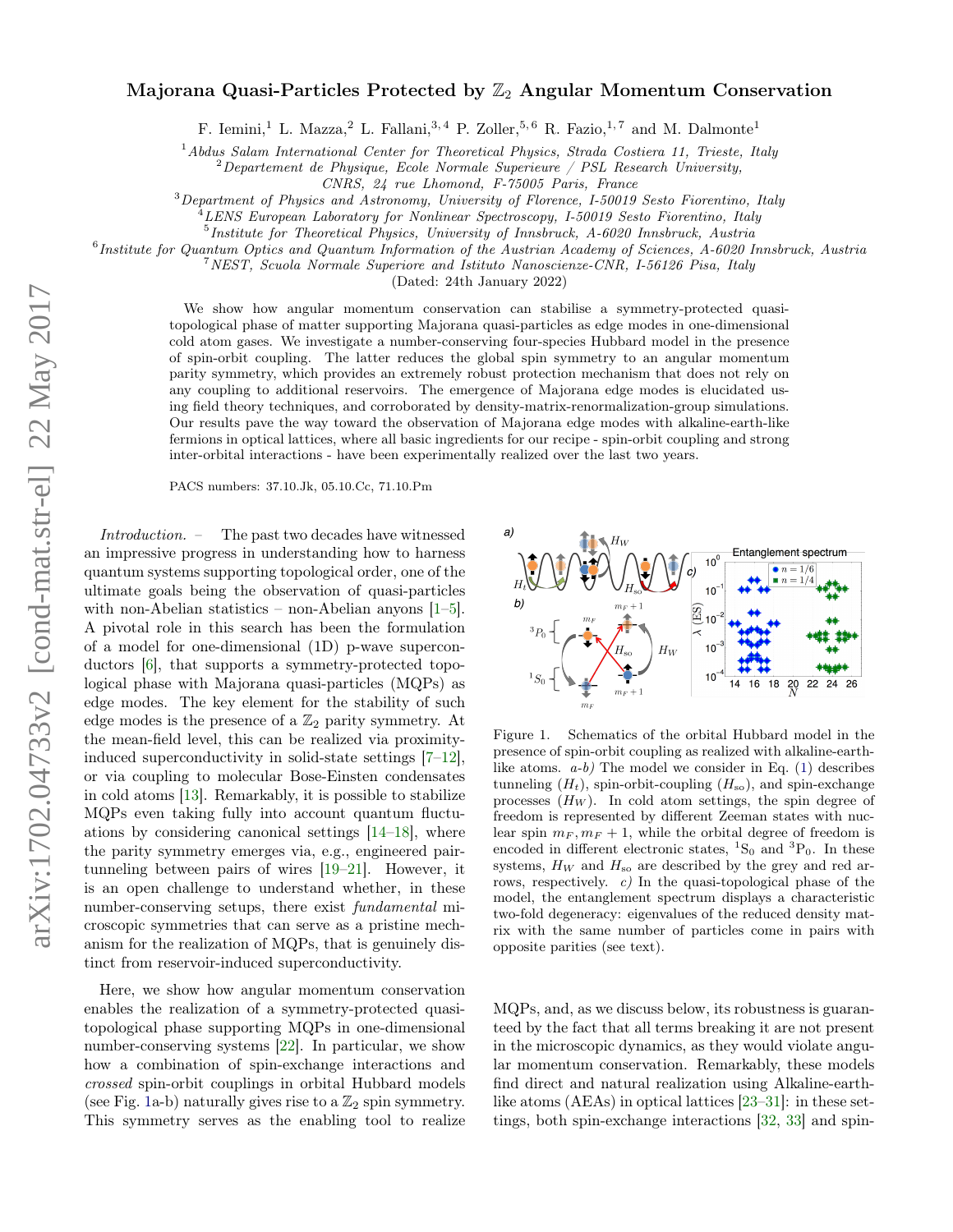orbit couplings [\[34–](#page-4-15)[36\]](#page-4-16) have already been demonstrated, providing an ideal setting to realize MQPs using stateof-the-art experimental platforms within the paradigm described in the present work.

Model Hamiltonian. - Our starting point is a onedimensional Hubbard model describing four fermionic species, with annihilation operators  $c_{i,\alpha,p}$ , with  $j \in [1, L]$ a site index, L the length of the system,  $\alpha \in [\uparrow, \downarrow]$ describing a pseudo-spin encoded in a pair of Zeeman states  $m_F, m_F + 1$  (depicted in Fig. [1a](#page-0-0)-b as arrows), and  $p \in [-1, 1]$  describing orbital degrees of freedom, encoded in the electronic state ground  $(^1S_0$ , blue) and meta-stable  $(^3P_0$ , orange) states. The system Hamiltonian reads:

<span id="page-1-0"></span>
$$
H = \sum_{j} (H_{t,j} + H_{U,j} + H_{W,j} + H_{\text{so},j});
$$
 (1)

(in the following we also use the notation  $H_x = \sum_j H_{x,j}$ ). The first two terms represents tunneling along the wire,  $H_{t,j} = -\sum_{\alpha,p} t(c_{j,\alpha,p}^{\dagger}c_{j+1,\alpha,p} + \text{h.c.})$ , and diagonal interactions,  $H_{U,j} = \sum_p \tilde{U}_p n_{j,\uparrow,p} n_{j,\downarrow,p} + U \sum_{\alpha,\beta} n_{j,\alpha,-1} n_{j,\beta,1}$ . The third term, visualized by grey arrows in Fig. [1,](#page-0-0) describes spin-exchange interactions [\[37\]](#page-4-17):

$$
H_{W,j} = W(c_{j,\uparrow,-1}^{\dagger} c_{j,\downarrow,1}^{\dagger} c_{j,\downarrow,-1} c_{j,\uparrow,1} + \text{h.c.}).
$$
 (2)

The last term describes a generalized spin-orbit coupling:

$$
H_{\text{so,j}} = \sum_{p} \left\{ (\alpha_R + b) c_{j,\uparrow,p}^{\dagger} c_{j+1,\downarrow,-p} + (b - \alpha_R) c_{j+1,\uparrow,p}^{\dagger} c_{j,\downarrow,-p} + \text{h.c.} \right\},\qquad(3)
$$

where  $\alpha_R$  denotes the Rashba velocity, and the b term may be seen as momentum-dependent Zeeman field [\[38–](#page-4-18) [40\]](#page-4-19).

In microscopic implementations, the last two terms in  $H$  are embodied by strong inter-orbital spin-exchange interactions (grey arrows) [\[32,](#page-4-13) [33\]](#page-4-14), and by the possibility of engineering crossed spin-orbit couplings (red arrows) via clock lasers [\[34](#page-4-15)[–36\]](#page-4-16). The combination of these two ingredients breaks explicitly the global spin-symmetry from  $SU(2) \times SU(2)$  down to  $\mathbb{Z}_2$  – namely, the number of states in each pair of states coupled by spinorbit coupling is conserved modulo 2, due to the presence of the spin-exchange interactions. Indeed, while for  $\alpha_R = b = 0$  the Hamiltonian has a  $SU(2) \times SU(2)$ spin symmetry [\[23,](#page-4-11) [24\]](#page-4-20), for generic values of  $\alpha_R, b \neq 0$ , the spin symmetry is reduced to  $\mathbb{Z}_2$ , whose correspondent conserved charge is the mutual parity between the two subsets  $[(\uparrow, 1), (\downarrow, -1)]$  and  $[(\uparrow, -1), (\downarrow, 1)]$  connected by the spin exchange interaction  $H_W$ , i.e.,  $P_m$  = mod <sub>2</sub>[( $\sum_{j} (n_{j,\uparrow,1} + n_{j,\downarrow,-1}) - (n_{j,\uparrow,-1} + n_{j,\downarrow,1})/2$ ]. The robustness of this emergent parity symmetry stems from from angular momentum conservation: this symmetry may only be broken in the presence of terms such as, e.g.,  $c^{\dagger}_{j\uparrow,-1}c_{j,\uparrow,1}$ , which generate a quantum of electronic angular momentum while preserving nuclear spin. The mechanism of establishing a  $\mathbb{Z}_2$  symmetry is reminiscent of pair hopping of coupled wires [\[21\]](#page-4-9), although here it emerges naturally, and thus it is experimentally accessible in a physical setting.

This symmetry is the building tool for the realization of a symmetry-protected quasi-topological phase whose spin sector has the same universal properties of Kitaev's model – in particular, it hosts MQPs as edge modes. In the following, we discuss the emergence of such phase using a combination of analytical methods and densitymatrix-renormalization-group [\[41,](#page-4-21) [42\]](#page-4-22) (DMRG) simulations (see Fig. [1c](#page-0-0) for typical entanglement spectrum results, as in the Kitaev model). We further elucidate the anyon nature of the edge modes by showing how, upon addition of additional four-body interactions, Eq. [\(1\)](#page-1-0) can be adiabatically connected to a model with exactly soluble ground state properties [\[19,](#page-4-8) [20\]](#page-4-23), where braiding statistics was recently proved [\[20\]](#page-4-23).

Low-energy field theory. – In order to underpin the existence of a quasi-topological phase supporting MQPs as edge modes, we rely on a field theory based on bosonization [\[43,](#page-4-24) [44\]](#page-4-25). Within this framework, the essential point is to identify a sector in the low-energy field theory which displays the same physics of Kitaev's chain. Here, we outline the main steps of our treatment (see Ref. [\[47\]](#page-4-26) for a detailed treatment). Following conventional bosonization [\[43,](#page-4-24) [44\]](#page-4-25), we start by replacing each fermionic mode with a pair of right and left-movers,  $c_{j,\alpha,p} = \psi_{\alpha,p;R}(ja) + \psi_{\alpha,p;L}(ja)$ , which are given by:

<span id="page-1-1"></span>
$$
\psi_{\alpha,p;r}(x) = \frac{\eta_{\alpha,p;r}}{\sqrt{2\pi a}} e^{i\vartheta_{\alpha,p}} \sum_{q} e^{i r q k_{F,\alpha,p} x} e^{-i q r \varphi_{\alpha,p}}
$$
(4)

with  $r = (-1, 1)$  for L/R, and  $\varphi_{\alpha, p}$  and  $\vartheta_{\alpha, p}$  being conjugated bosonic operators describing density and phase fluctuations, respectively (a is the lattice spacing).  $\eta_{\alpha,p;r}$ are Klein factors, ensuring fermionic commutation relations.

The low-energy Hamiltonian can then be recast into four (three spin, one charge) sectors. The dynamics in these sectors can be understood after applying two canonical transformations: the first one introduces the bosonic fields  $\varphi_{f,S/A} = (\varphi_{\uparrow,f} \pm \varphi_{\downarrow,f})/\sqrt{2}$  (and similarly for  $\vartheta_{f,S/A}$ , with  $f = \pm 1$ . These bosonic fields describe the behavior of each pair of states coupled by  $H_{\rm so}$ : in particular,  $\vartheta_{1,S/A}$  and  $\vartheta_{-1,S/A}$  describe the  $\{c_{\uparrow,1}, c_{\downarrow,-1}\}$  and  ${c_{\uparrow,-1}, c_{\downarrow,1}}$  pair, respectively. The second transformation considers combinations of these fields in the form:

$$
\varphi_{f,I} = \frac{\kappa \varphi_{f,S} + \vartheta_{f,A}}{\sqrt{2\kappa}}, \quad \varphi_{f,II} = \frac{\kappa \varphi_{f,S} - \vartheta_{f,A}}{\sqrt{2\kappa}}, \quad (5)
$$

where  $\kappa$  denotes the first harmonic commensurate with the spin-orbit term, and is a function of  $k_F$ . After this mapping, one is left with a gapless charge sector, described by the fields  $\vartheta_{\rho} = \frac{\vartheta_{1,II} + \vartheta_{-1,II}}{\sqrt{2}}$  $\frac{v_{-1,II}}{2}$ , two gapped spin sectors which play no major role in the dynamics, and a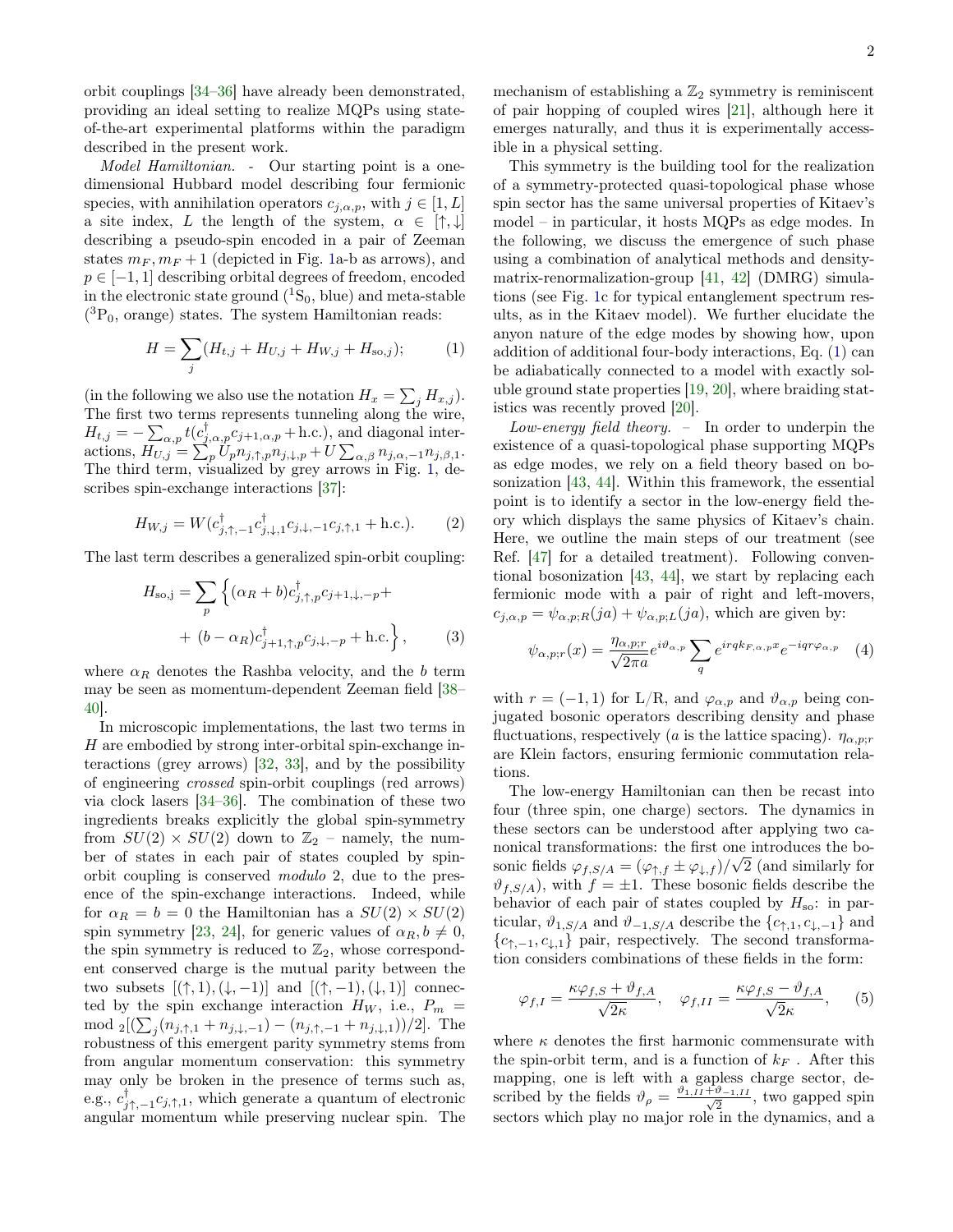

<span id="page-2-0"></span>Figure 2. DMRG analysis of the topological properties of the ground state for model  $H$ , at fixed parity, with parameters  $W = -8$ ,  $\alpha_R = b = 4$ ,  $U = 0$ , at distinct fillings  $n = 1/4$  and  $n = 1/6$ . (a) Algebraic scaling of the gap computed at fixed parity, compatible with  $\sim L^{-1}$ . (b) Exponential scaling of the gap between the distinct parity sectors. (c-d) Single particle correlations  $G(j, \ell) = \langle c_{j, \uparrow, 1}^{\dagger} c_{\ell, \uparrow, 1} \rangle$  at the bulk (c) and at the edges (d), for a system with  $L = 48$  sites.

third spin sector, described by the field  $\vartheta_{\sigma} = \frac{\vartheta_{1,II} - \vartheta_{-1,II}}{\sqrt{2}}$  $\frac{v_{-1,II}}{2},$ and a Hamiltonian:

$$
H_{\sigma} = \frac{v_{\sigma}}{2} \int dx \left[ \frac{(\partial_x \varphi_{\sigma})^2}{K_{\sigma}} + K_{\sigma} (\partial_x \vartheta_{\sigma})^2 \right] + \frac{1}{2} \mathcal{W} \int dx \cos[\sqrt{8\pi} \vartheta_{\sigma}]
$$
 (6)

with  $W \propto W$ , and  $v_{\sigma}$ ,  $K_{\sigma}$  the sound velocity and Luttinger parameter, respectively. This Hamiltonian describes the low-energy physics of the Kitaev model, to which it can be mapped exactly at the Luther-Emery point  $K_{\sigma} = 2$  [\[16,](#page-4-27) [21\]](#page-4-9). It supports a gapless phase for  $K_{\sigma} \leq 1$ , and a gapped, topological phase for  $K_{\sigma} > 1$ . In the latter, there are two degenerate ground states under open boundary conditions, labeled by different mutual parities  $P = \pm 1$ : this is possible since the model exhibit a  $\mathbb{Z}_2$  symmetry, which serves as a symmetry protection mechanism for the quasi-topological phase [\[47\]](#page-4-26).

In summary, for sufficiently large  $W/t$ , the model in Eq. [\(1\)](#page-1-0) supports a quasi-topological phase, with gapless charge excitations, and decoupled gapped spinexcitations describing a ground state of a Kitaev model, thus supporting MQPs. The role of additional, diagonal interactions can affect the spin sector [\[47\]](#page-4-26): since  $K_{\sigma} - 1 \simeq -(W + U)$ , attractive interactions further stabilize the quasi-topological phase, while repulsive interactions require larger values of  $W$  to open a gap in the spin sector. Equipped with the guideline provided by the low-energy field theory, we present in the following a non-perturbative analysis of the model based on numerical simulations.

DMRG results. – In order to demonstrate the existence of a symmetry-protected quasi-topological phase supporting MQPs as edge modes, we employ DMRG simulations based on a rather general decimation prescription for an efficient truncation of the Hilbert space. Typically, we use up to  $m = 140$  states, which ensure converge on all observables of interest over all parameter regimes [\[47\]](#page-4-26). Following the theoretical discussion above, our analysis is based on four observables: (i) degeneracies in the entanglement spectrum;  $(ii)$  finite-size scaling of energy gaps; *(iii)* bulk decay of correlation functions; and  $(iv)$  edge-to-edge correlations. For convenience, we set  $t = 1$  as energy unit.

Given the reduced density matrix  $\rho_{\ell}$  with respect of a bipartition of the system cutting the  $\ell$ -th link of the lattice, the entanglement spectrum is the collection of its eigenvalues  $\{\lambda_{\alpha}\}\$ , and is known to provide striking signatures of topological order via degeneracies [\[48,](#page-5-0) [49\]](#page-5-1). In Fig. [1c](#page-0-0), we show typical results for the entanglement spectrum in the quasi-topological phase at the representative point  $W = -8$ ,  $\alpha_R = b = 4$ ,  $U = 0$  (these features are stable in a broad parameter range [\[45\]](#page-4-28)). Indeed, the low-lying spectrum displays robust degeneracies for both  $n = N/4L = 1/4$  and  $n = 1/6$  (with N and L total numbers of particles and sites, respectively), as expected for a topological phase supporting MQPs edge modes.

In Fig. [2a](#page-2-0), we show the decay of the fixed parity gap with open boundary conditions (OBCs), defined as:

$$
\Delta_n = E_L^1[N, P] - E_L^0[N, P] \tag{7}
$$

where  $E_L^n[N, P]$  denotes the *n*-lowest-energy state at size  $L$  with number of particles  $N$  and mutual parity  $P$ . The ground state, with energy  $E_L^0[N, P]$ , is always in the  $P = 1$  sector. In the quasi-topological phase, this gap should decay algebraically due to the presence of a gapless charge excitation. This is confirmed by the DMRG results, as shown in Fig. [2a](#page-2-0). Instead, the parity gap:

$$
\Delta_P = E_L^0[N, -1] - E_L^0[N, 1] \tag{8}
$$

is sensitive exclusively to spin excitations. As such, it closes exponentially with the system size L, exactly as in the Kitaev chain, as shown in Fig. [2b](#page-2-0).

The presence of a finite bulk gap in the spin sector is signalled by an exponential decay of the Green functions, e.g.  $G(j, \ell) = \langle c_{j, \uparrow, 1}^{\dagger} c_{\ell, \uparrow, 1} \rangle$ , in the bulk [\[44\]](#page-4-25). This is portrait in Fig. [2c](#page-2-0), which shows that coherence is rapidly lost as a function of distance in the bulk.

Crucially, the Green functions are also sensitive to the presence of MQPs edge modes, as these operators locally switch parity. In Fig. [2d](#page-2-0), we show the correlation of one boundary site with the rest of the chain,  $G(1, \ell)$ . While the correlation rapidly decays in the bulk due to the presence of a spin gap, there is a strong revival close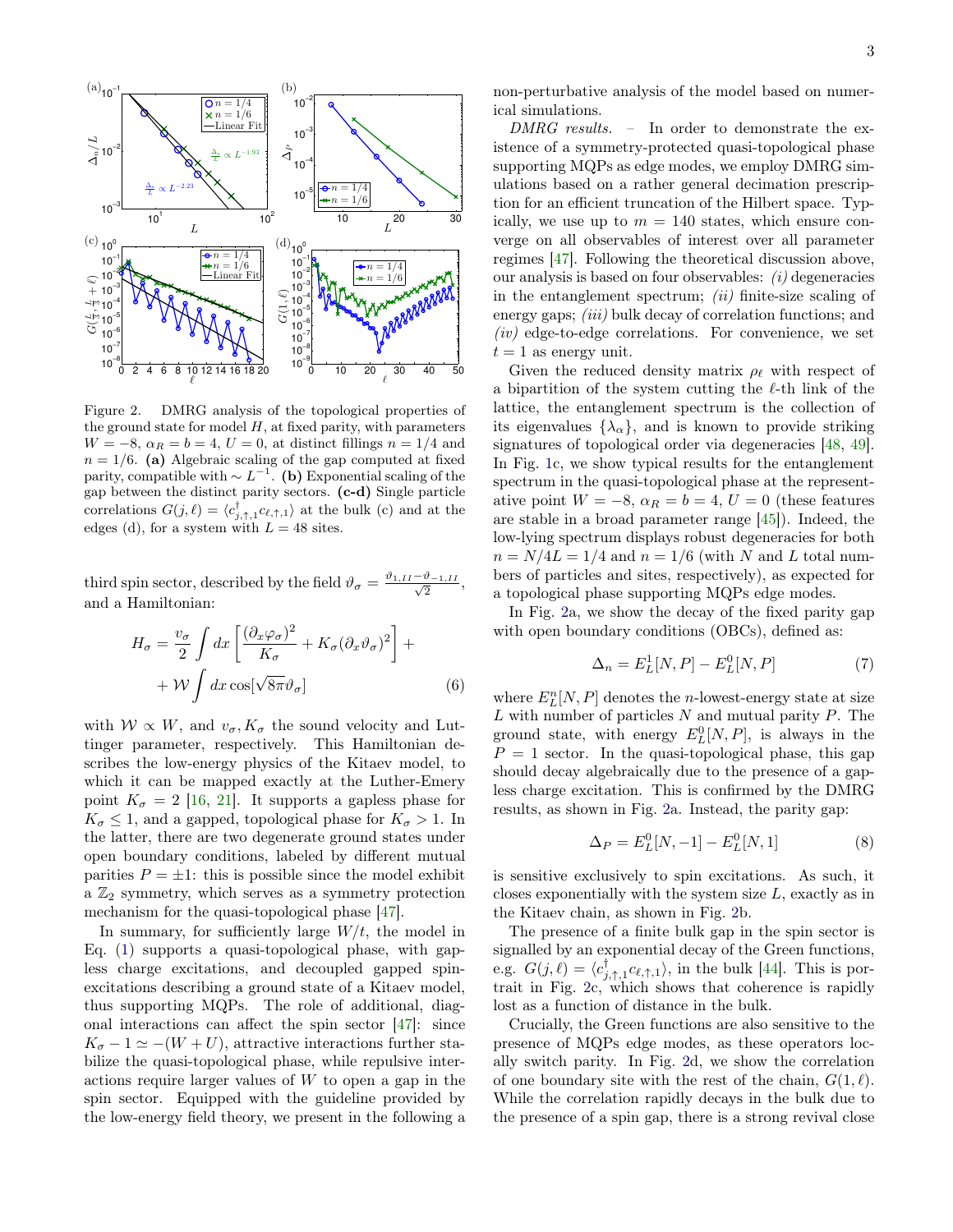

<span id="page-3-0"></span>Figure 3. DMRG analysis for the adiabatic continuity of model H to an exactly solvable model. (a) Parity gap " $\alpha_{sp}$ " along the adiabatic continuity path  $(\beta = 0, \lambda = 9/10) \rightarrow (\beta = 1)$ 1,  $\lambda = 1$ ). Inset illustrates the Hamiltonian parameters varied along the path. (b) Single particle edge correlations along the adiabatic path - similar behavior follows for  $n = 1/6$ . In all plots we consider a system with  $L = 48$  sites and use  $m = 140$ number of kept states in the DMRG simulations.

to the edge of the system, signalling the presence of MQP edge modes. We note that the edge-edge correlation is considerably stronger for filling fractions away from commensurate densities, where the presence of additional (albeit irrelevant) operators is expected to slightly degrade the edge modes, as observed in the Kitaev wire in the presence of repulsive interactions [\[46,](#page-4-29) [50\]](#page-5-2).

Adiabatic continuity of the ground state to an exactlysolvable point. – Remarkably, it is possible to provide direct evidence for the MQP nature of the edge states by showing how the quasi-topological phase discussed above is adiabatically connected to toy model of spinless fermions with exactly solvable ground state properties [\[19,](#page-4-8) [20\]](#page-4-23), where Ising anyon braiding was recently demonstrated [\[20\]](#page-4-23).

The strategy to show adiabatic continuity, discussed in detail in Ref. [\[47\]](#page-4-26), consists of three steps. First, for each pair of states coupled by spin-orbit coupling, we restrict the dynamics to the lower band, following a procedure introduced in Ref. [\[38,](#page-4-18) [51\]](#page-5-3). Then, coupling between the lowest bands is introduced via the spin-exchange interaction, and additional four-Fermi couplings. This enlarged Hamiltonian is characterized by two parameters  $(\beta, \lambda)$ : the point  $(0, 0.9)$  represent the model studied in the previous section, while the points  $(1, 0.9)$  and  $(1, 1)$ represents two points in the phase diagram of the exactly solvable model [\[19\]](#page-4-8). We note that all symmetries of the problem are kept for arbitrary  $(\beta, \lambda)$ .

Within this enlarged parameter space, we have carried out DMRG simulations to show that the gap in the spin sector does not close. The latter was extracted from the decay of the Green function in the bulk,  $G(j,\ell) \simeq e^{-\alpha_{sp}|j-\ell|}$ , and is depicted in Fig. [3a](#page-3-0). Along the full path in parameter space, the gap stays open, implying that out quasi-topological state is the same phase as in Ref. [\[19\]](#page-4-8). Another striking signature of adiabatic continuity is the fact that all diagnostics applied before signal topological order all along the path. This is illustrated in Fig. [3b](#page-3-0), where we plot the edge-edge Green function at several points along the path itself.

Realization using alkaline-earth-like atoms in optical lattices. - The model discussed above finds a natural implementation using fermionic isotopes of AEA in op-tical lattices [\[25\]](#page-4-30), such as  $^{171}\text{Yb}$ ,  $^{173}\text{Yb}$ , and  $^{87}\text{Sr}$ . As illustrated in Fig. [1,](#page-0-0) the orbital degree of freedom is encoded in the electronic state: the  ${}^{1}S_{0}$  ground state manifold representing  $p = -1$ , and the long-lived excited state manifold  ${}^{3}P_0$  representing  $p = 1$ . The spin degree of freedom is instead encoded in the nuclear spin state, which for AEA is basically decoupled from the electronic degree of freedom for both ground and low-lying excited states. In <sup>171</sup>Yb, the nuclear spin is  $I = 1/2$ , so all degrees of freedom are immediately available as required here. For <sup>173</sup>Yb and <sup>87</sup>Sr, which do have  $I = 5/2$  and 9/2, respectively, unwanted Zeeman states can be excluded from the dynamics either employing state-dependent lightshifts [\[30\]](#page-4-31), or by exploiting the fact that the clock frequency is  $m_F$ -dependent due to different linear Zeeman shifts in the  ${}^{1}S_{0}$  and  ${}^{3}P_{0}$  manifold.

The two key elements of our proposal, large spinexchange interactions and spin-orbit couplings on the socalled clock transition, build upon state-of-the-art experimental progresses in AEA physics. As demonstrated in recent experiments with  $173\text{Yb}$  [\[32,](#page-4-13) [33\]](#page-4-14), the spin-exchange interaction in these settings can be extremely large, of the order of 5/10 kHz in optical lattices, guaranteeing that the driven interaction strength in our system is considerably larger than typical temperatures. Moreover, the ratio  $W/t$  can be tuned via modifying either the optical lattice depth or the trapping in the transverse direction. Spin-orbit coupling between ground and excited states has been recently demonstrated both at JILA [\[36\]](#page-4-16) and at LENS [\[35\]](#page-4-32) realizing single-particle band structures akin to the one employed here, albeit with slightly different microscopic Hamiltonians (following Ref. [\[38\]](#page-4-18), the precise form we use here requires a tilting of the lattice or a superlattice structure). In concrete, considering typical tunneling rates of order  $t \approx 100h$  Hz, spin-orbit couplings of order 400h Hz and spin-exchange interactions of order 800h Hz would give direct access to the quasitopological phase. In these experimental settings, the quasi-topological phase can be characterized using both correlation function and spectral properties, as discussed above. The nature of the edge modes can be demonstrated using a variety of techniques [\[52\]](#page-5-4). In particular, time-of-flight imaging and edge spectroscopy can be used to demonstrate the existence of zero-energy modes and their inherent correlations. Moreover, the fact that our model is adiabatically connected to an exactly-solvable point provides a qualitative guidance on the shape of the MQP wave-function - generically hard to analytically access in interacting systems -, opening up a concrete perspective to realize braiding operations in such settings.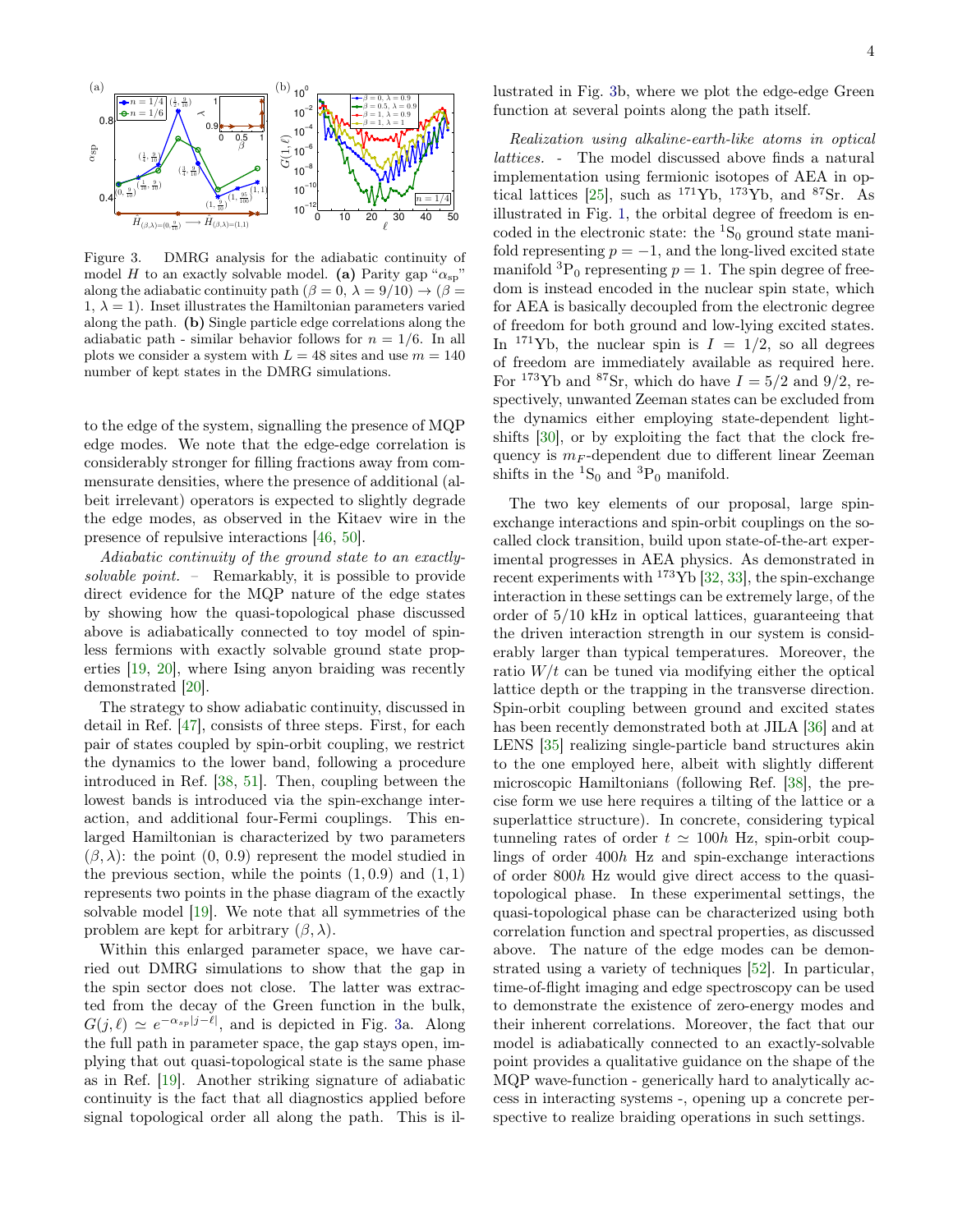Conclusions. - We have shown how Majorana quasiparticles can emerge as edge modes of orbital Hubbard models in the presence of spin-orbit interactions. The key element for the realization of the quasi-topological phase supporting them is angular momentum conservation, an epitome building block of atomic physics experiments. The stability of the mechanism we propose paves the way toward the investigation of interacting topological states and Majorana edge modes in both atomic clocks and optical lattice experiments, where the main ingredients of our proposal are naturally realized and have been experimentally demonstrated over the last two years.

Acknowledgement. - We acknowledge useful discussions with M. A. Baranov, J. Catani, D. Rossini, and C. Sias. This work is partly supported by EU-IP-QUIC (R. F.), the ERC Synergy grant UQUAM (P. Z.), and the ERC Consolidator grant TOPSIM (L. F.). L. M. was supported by LabEX ENS-ICFP: ANR-10- LABX-0010/ANR-10-IDEX-0001-02 PSL\*. The numerical part of this work has been performed using the DMRG code released within the 'Powder with Power' project (http://qti.sns.it/dmrg/home.html). This work was granted access to the HPC resources of MesoPSL financed by the Region Ile de France and the project Equip@Meso (reference ANR-10-EQPX-29-01).

Note added. While completing this work, a pre-print appeared [\[53\]](#page-5-5), where the commensurate regime of a model combining spin-exchange interactions with a different type of spin-orbit coupling was investigated.

- <span id="page-4-0"></span>[1] C. Nayak, S. H. Simon, A. Stern, M. Freedman, and S. Das Sarma, Rev. Mod. Phys. 80, 1083 (2008).
- [2] F. Wilczek, Nat. Phys. 5, 614 (2009).
- [3] J. Alicea, Rep. Prog. Phys. **75**, 076501 (2012).
- [4] C. W. J. Beenakker, Annu. Rev. Con. Mat. Phys. 4, 113 (2013)
- <span id="page-4-1"></span>[5] N. Goldman, J. C. Budich, and P. Zoller, Nat. Phys. 12, 639 (2016)
- <span id="page-4-2"></span>[6] A. Kitaev, Phys. Usp. 44, 131 (2001).
- <span id="page-4-3"></span>[7] V. Mourik, K. Zou, S.M. Frolov, S.R. Plissard, E.P.A.M. Bakkers, L.P. Kouwenhoven, Science 336, 1003 (2012) .
- [8] M. T. Deng, C. L. Yu, G. Y. Huang, M. Larsson, P. Caroff, H. Q. Xu, Nano Lett. 12, 6414 (2012).
- [9] A. Das, Y. Ronen, Y. Most, Y. Oreg, M. Heiblum, H. Shtrikman, Nat. Phys. 8, 887 (2012).
- [10] L. P. Rokhinson, X. Liu, J. K. Furdyna, Nat. Phys. 8,795 (2012).
- [11] S. Nadj-Perge *et al.*, Science **346**, 602 (2014).
- <span id="page-4-4"></span>[12] S. M. Albrecht et al., Nature **531**, 206 (2016).
- <span id="page-4-5"></span>[13] L. Jiang, T. Kitagawa, J. Alicea, A. R. Akhmerov, D. Pekker, G. Refael, J. I. Cirac, E. Demler, M. D. Lukin, and P. Zoller, Phys. Rev. Lett. 106, 220402 (2011).
- <span id="page-4-6"></span>[14] G. Ortiz, J. Dukelsky, E. Cobanera, C. Esebbag, and C. Beenakker, Phys. Rev. Lett. 113, 267002 (2014).
- [15] C. Chen, W. Yan, C. S. Ting, Y. Chen, and F. J. Burnell, arXiv:1701.01794 (2017).
- <span id="page-4-27"></span>[16] M. Cheng and H.-H. Tu, Phys. Rev. B 84, 094503 (2011).
- [17] L. Fidkowski, R. M. Lutchyn, C. Nayak and M. P. A. Fisher, Phys. Rev. B 84, 195436 (2011).
- <span id="page-4-7"></span>[18] J. D. Sau, B. I. Halperin, K. Flensberg and S. Das Sarma, Phys. Rev. B 84, 144509 (2011).
- <span id="page-4-8"></span>[19] F. Iemini, L. Mazza, D. Rossini, R. Fazio and S. Diehl, Phys. Rev. Lett. 115, 156402 (2015).
- <span id="page-4-23"></span>[20] N. Lang and H. P. Büchler, Phys. Rev. B 92, 041118 (2015R).
- <span id="page-4-9"></span>[21] C. V. Kraus, M. Dalmonte, M. A. Baranov, A. M. Läuchli and P. Zoller, Phys. Rev. Lett. 111, 173004 (2013).
- <span id="page-4-10"></span>[22] Quasi-topological phases include a topological, gapped sector, in addition to decoupled gapless modes, see Refs. [\[21,](#page-4-9) [56\]](#page-5-6).
- <span id="page-4-11"></span>[23] M. A. Cazalilla, A. F. Ho, and M. Ueda, New J. Phys. 11, 103033 (2009).
- <span id="page-4-20"></span>[24] A. V. Gorshkov, M. Hermele, V. Gurarie, C. Xu, P. S. Julienne, J. Ye, P. Zoller, E. Demler, M.D. Lukin, and A. M. Rey, Nat. Phys. 6, 289 (2010).
- <span id="page-4-30"></span>[25] M. A. Cazalilla and A. M. Rey, Rep. Prog. Phys. 77, 124401 (2014).
- [26] S. Stellmer, M.K. Tey, B. Huang, R. Grimm, and F. Schreck, Phys. Rev. Lett. 103, 200401 (2009).
- [27] B. J. DeSalvo, M. Yan, P. G. Mickelson, Y. N. Martinez de Escobar, and T. C. Killian, Phys. Rev. Lett. 105, 030402 (2010).
- [28] S. Sugawa, K. Inaba, S. Taie, R. Yamazaki, M. Yamashita, and Y. Takahashi, Nat. Phys. 7, 642 (2011).
- [29] M. D. Swallows, M. Bishof, Y. Lin, S. Blatt, M. J. Martin, A. M. Rey, and J. Ye, Science 331, 1043 (2011).
- <span id="page-4-31"></span>[30] M. Mancini, G. Pagano, G. Cappellini, L. Livi, M. Rider, J. Catani, C. Sias, P. Zoller, M. Inguscio, M. Dalmonte, and L. Fallani, Science 349, 1510 (2015).
- <span id="page-4-12"></span>[31] C. Hofrichter, L. Riegger, F. Scazza, M. Höfer, D. Rio Fernandes, I. Bloch, and S. F olling, Phys. Rev. X 6, 021030 (2016).
- <span id="page-4-13"></span>[32] G. Cappellini *et al.*, Phys. Rev. Lett. **113**, 120402 (2014).
- <span id="page-4-14"></span>[33] F. Scazza, C. Hofrichter, M. Höfer, P. C. De Groot, I. Bloch, and S. Fölling, Nat. Phys. 10, 779 (2014).
- <span id="page-4-15"></span>[34] M. L. Wall *et al.*, Phys. Rev. Lett. **116**, 035301 (2016).
- <span id="page-4-32"></span>[35] L. F. Livi et al., Phys. Rev. Lett. **117**, 220401 (2016).
- <span id="page-4-16"></span>[36] S. Kolkowitz et al., Nature **542**, 66 (2017).
- <span id="page-4-17"></span>[37] These interactions are quasi-resonant up to intermediate values of the external magnetic field.
- <span id="page-4-18"></span>[38] J. C. Budich, C. Laflamme, F. Tschirsich, S. Montangero and P. Zoller, Phys. Rev. B 92, 245121 (2015).
- [39] The b-term is not fundamental to stabilize MQPs, but considerably simplifies a part of the theoretical analysis below.
- <span id="page-4-19"></span>[40] J. C. Budich and E. Ardonne, Phys. Rev. B 88, 035139 (2013).
- <span id="page-4-21"></span>[41] S. R. White, Phys. Rev. Lett. 69, 2863 (1992).
- <span id="page-4-22"></span>[42] U. Schollwöck, Rev. Mod. Phys.77, 259 (2005).
- <span id="page-4-24"></span>[43] A.O. Gogolin, A.A. Nersesyan, A.M. Tsvelik, Bosonization and strongly correlated systems, (Cambridge University press, Cambridge, 1998).
- <span id="page-4-25"></span>[44] T. Giamarchi, Quantum Physics in one dimension, (Oxford University press, Oxford, 2003).
- <span id="page-4-28"></span>[45] M. Dalmonte et al., in progress.
- <span id="page-4-29"></span>[46] E. M. Stoudenmire, J. Alicea, O. A. Starykh and M. P. A. Fisher, Phys. Rev. B 84, 014503 (2011).
- <span id="page-4-26"></span>[47] Supplemental material, including details on the lowenergy field theory.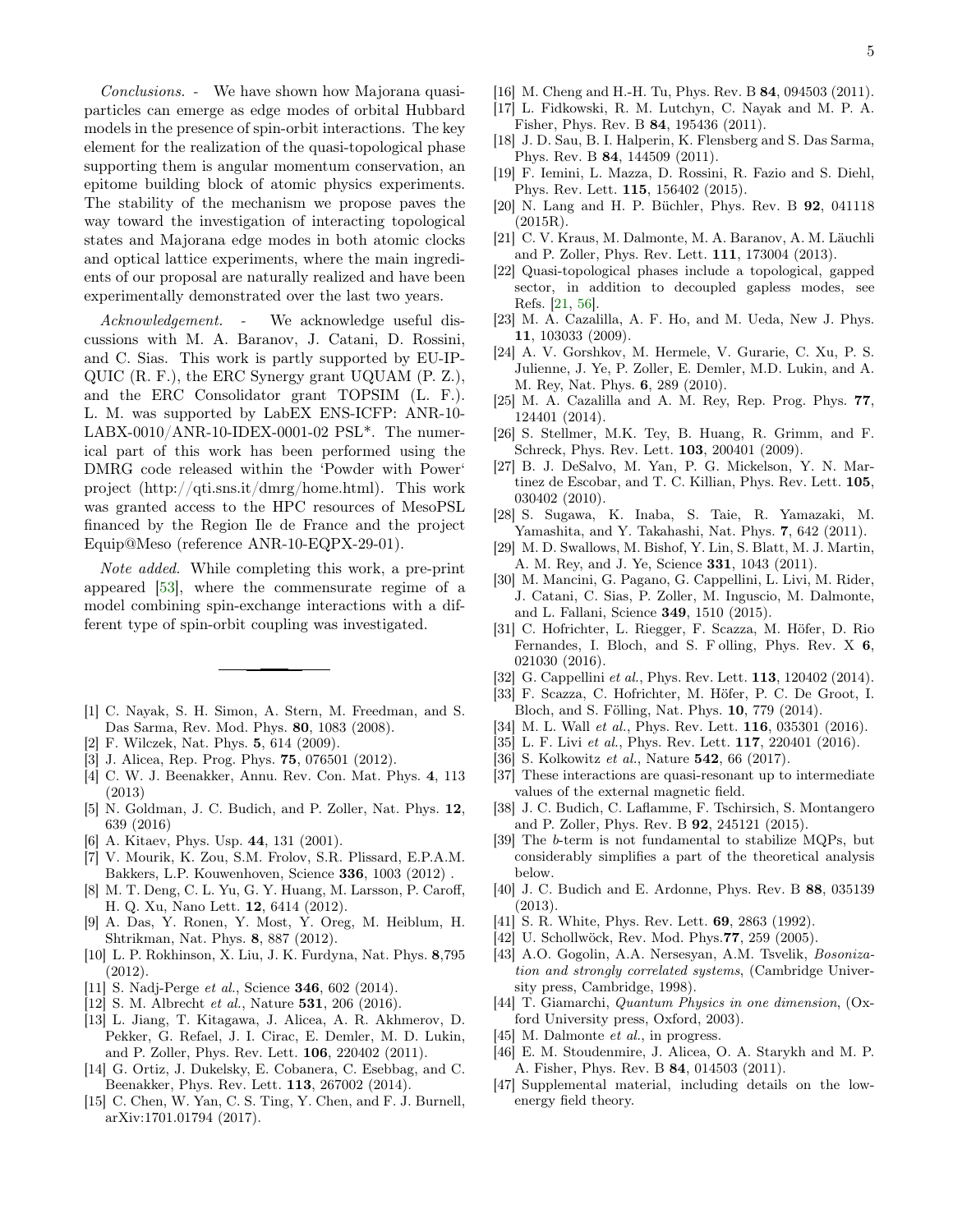- <span id="page-5-0"></span>[48] F. Pollmann, E. Berg, A. M. Turner, M. Oshikawa, Phys. Rev. B 81, 064439 (2010).
- <span id="page-5-1"></span>[49] A. M. Turner, F. Pollmann, E. Berg, Phys. Rev. B 83, 075102 (2011).
- <span id="page-5-2"></span>[50] M. Tezuka and N. Kawakami, Phys. Rev. B 85, 140508 (R) (2012).
- <span id="page-5-3"></span>[51] This passage is reminiscent of treating the orbital degrees of freedom as a synthetic dimension [\[30](#page-4-31) , [54](#page-5-7) , [55\]](#page-5-8).
- <span id="page-5-4"></span>[52] C. V. Kraus, S. Diehl, P. Zoller and M. A. Baranov, New J. Phys. 14, 113036 (2012).
- <span id="page-5-5"></span>[53] X. Zhou et al., arxiv.1612.08880.
- <span id="page-5-7"></span>[54] A. Celi et al., Phys. Rev. Lett. **112**, 043001 (2014).
- <span id="page-5-8"></span>[55] B. Stuhl et al., Science 349, 1514 (2015)
- <span id="page-5-6"></span>[56] P. Bonderson and C. Nayak, Phys. Rev. B 87 , 195451(2013).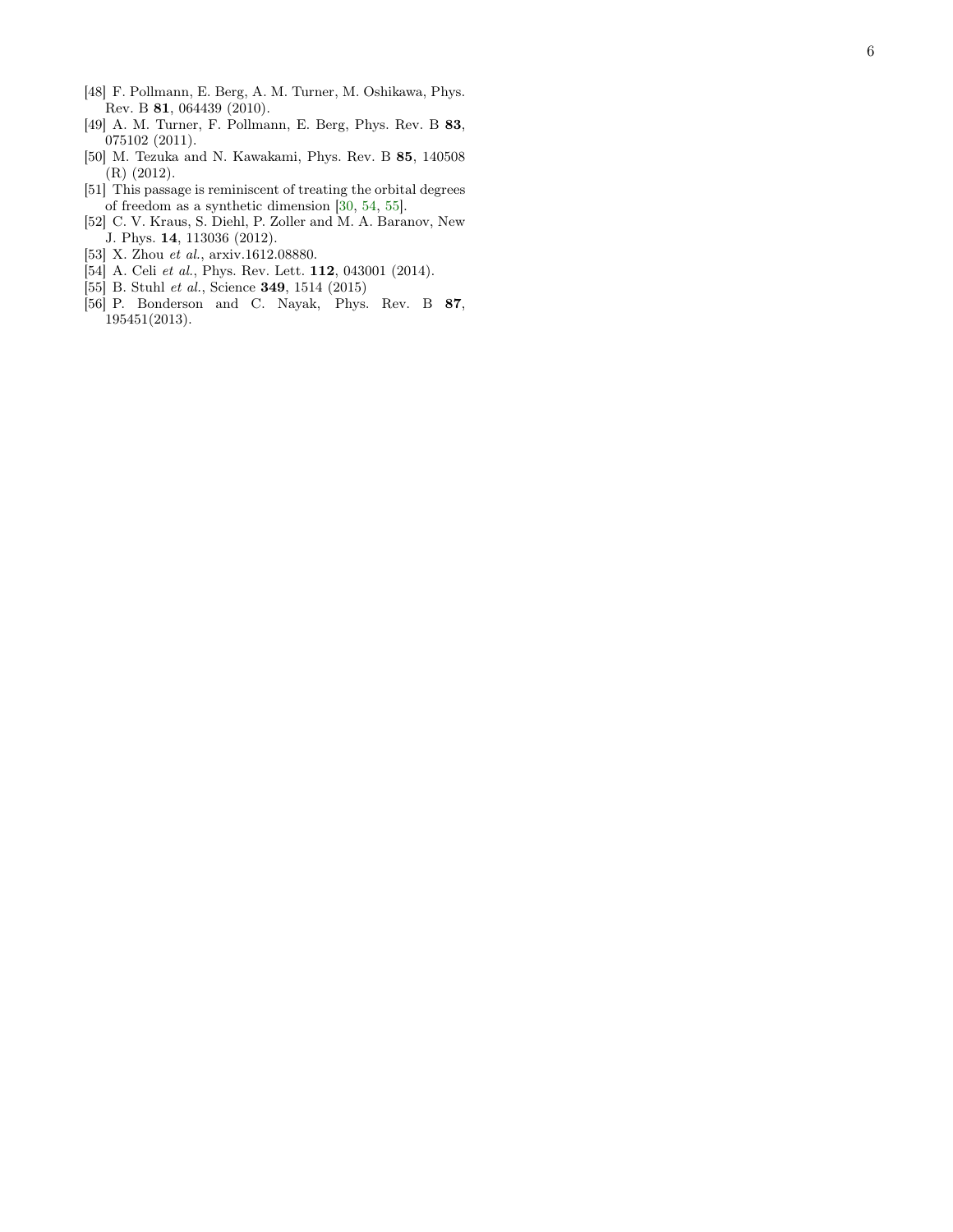# Supplemental Material for: Majorana Quasi-Particles Protected by  $\mathbb{Z}_2$  Angular Momentum Conservation

In this Supplemental Material we provide additional information on the low-energy field theory, on the adiabatic continuity to a model with exactly solvable ground state properties, and on the numerical simulations.

#### LOW-ENERGY FIELD THEORY

Here, we discuss a bosonization approach to address the low-energy physics of  $H$ . In principle, it is possible to employ as a starting point either  $H_t$ , or  $H_t + H_{SO}$ : in both cases, the topological phase discussed in the main text is found. In the following, we follow the former approach, which has the advantage of providing a simpler description of the effects of the diagonal interaction on the stability of the phase.

We first replace the fermionic operators with right and left-movers:

$$
c_{j,\alpha,p} = \psi_{\alpha,p;R}(x=ja) + \psi_{\alpha,p;L}(x=ja)
$$
\n(S1)

where  $a$  is the lattice spacing, and then introduce the conventional bosonization representation:

$$
\psi_{\alpha,p;r}(x) = \frac{\eta_{\alpha,p;r}}{\sqrt{2\pi a}} e^{irk_{F,\alpha,p}x} e^{-i(r\varphi_{\alpha,p} - \vartheta_{\alpha,p})}
$$
(S2)

with  $r = (-1, 1)$  for L/R, and  $(\varphi_{\alpha, p}, \vartheta_{\alpha, p})$  being conjugated bosonic operators describing density and phase fluctuations, respectively, and  $\eta_{\alpha,p;r}$  are Klein factors (neglected in the following, they play a similar role as in Ref. [\[2\]](#page-11-0)). For our purposes, it would be useful to consider the generic form of the operators including all harmonics, i.e.:

$$
\psi_{\alpha,p;r}(x) = \frac{\eta_{\alpha,p;r}}{\sqrt{2\pi a}} e^{i\vartheta_{\alpha,p}} \sum_{q} e^{i r q k_{F,\alpha,p} x} e^{-i q r \varphi_{\alpha,p}}
$$
(S3)

We take as our starting point  $H_t$ . For convenience, we introduce two independent sector  $f = -1, 1$ , with two pair of symmetric and antisymmetric fields,  $\varphi_{f,S/A} = (\varphi_{\uparrow,f} \pm \varphi_{\downarrow,f})/\sqrt{2}$ . In each of these two sectors, the low-energy physics is described by the conventional theory of spin-orbit coupled gases, given by

$$
H_f = \sum_{Z=S,A} \frac{v_Z}{2} \int dx \left[ \frac{(\partial_x \varphi_{f,Z})^2}{K_{f,Z}} + K_{f,Z} (\partial_x \vartheta_{f,Z})^2 \right] +
$$
  
+  $g_{SO} \int dx \cos[\sqrt{2\pi} (\vartheta_{f,A} + \kappa \varphi_{f,S})]$  (S4)

where the Luttinger parameters are all set to 1, and  $\kappa$  denotes the first harmonic commensurate with spin orbit coupling, which is a function of  $k_F$ .

After defining new fields,

$$
\varphi_{f,I} = (\kappa \varphi_{f,S} + \vartheta_{f,A})/\sqrt{2\kappa}, \quad \vartheta_{f,I} = (\vartheta_{f,S} + \kappa \varphi_{f,A})/\sqrt{2\kappa}
$$
\n(S5)

and

$$
\varphi_{f,II} = (\kappa \varphi_{f,S} - \vartheta_{f,A})/\sqrt{2}\kappa, \quad \vartheta_{f,II} = (\vartheta_{f,S} - \kappa \varphi_{f,A})/\sqrt{2}
$$
\n(S6)

one can infer from Eq. [S4](#page-1-1) that the  $\varphi_{f,I}$  are gapped by the cosine terms, while the  $\varphi_{f,II}$  remain gapless. In this regime, we can define collective charge and spin fields:

$$
\vartheta_{\rho} = \frac{\vartheta_{1,II} + \vartheta_{-1,II}}{\sqrt{2}}, \qquad \vartheta_{\sigma} = \frac{\vartheta_{1,II} - \vartheta_{-1,II}}{\sqrt{2}} \tag{S7}
$$

whose physics is, in the absence of interactions, described by two decoupled Tomonaga-Luttinger liquids (TLLs). In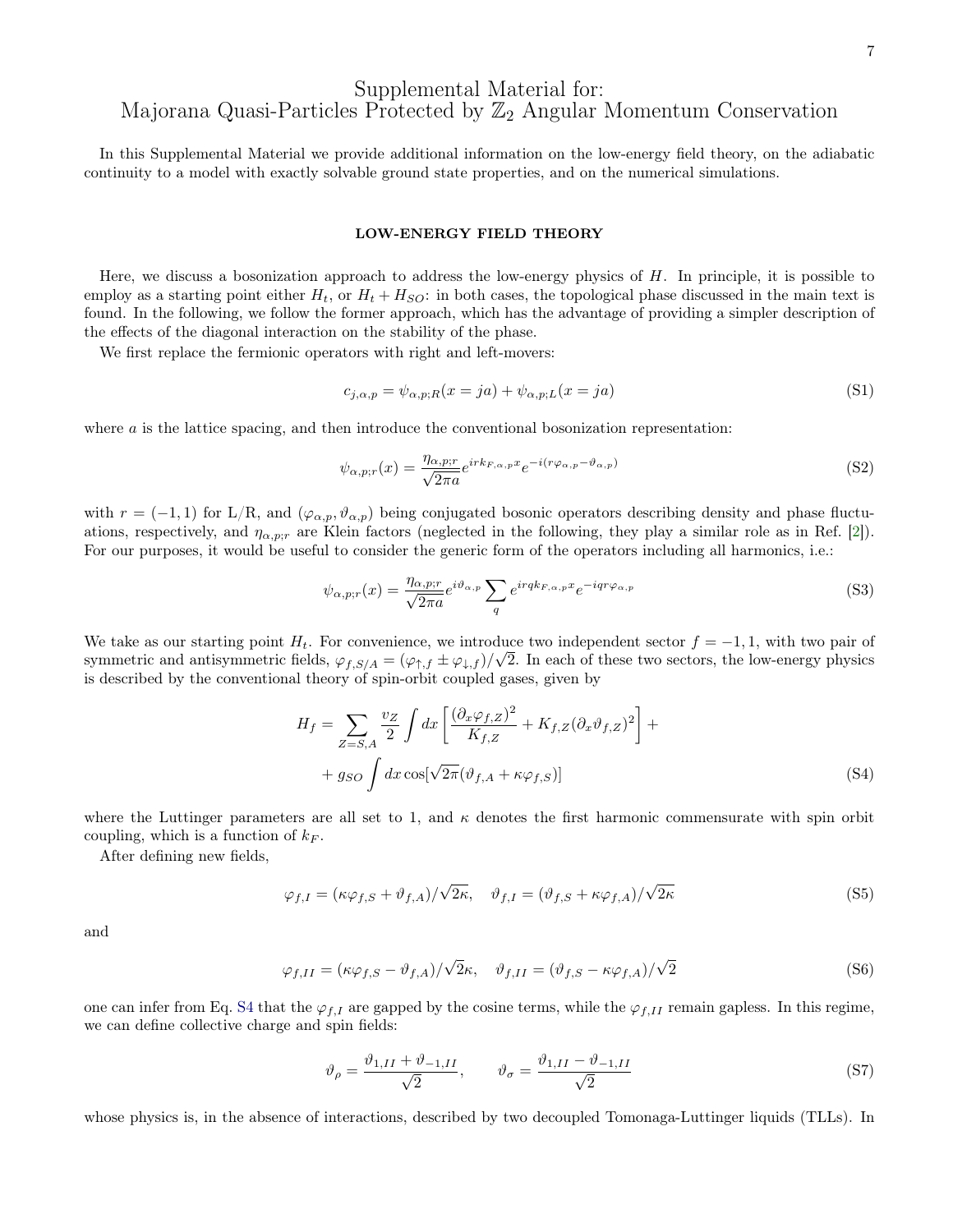this basis, the spin-exchange term reads:

$$
H_{W,j} \simeq W \int dx \left[ e^{i\sqrt{2\pi}\vartheta_{1,S}} \sum_{q} \sin(\sqrt{2\pi}q\varphi_{1,A}) \right] \times \left[ e^{-i\sqrt{2\pi}\vartheta_{-1,A}} \sum_{q} \sin(\sqrt{2\pi}q\varphi_{-1,S}) \right] + \text{h.c.}
$$
  
\n
$$
\equiv W \int dx e^{i\sqrt{2\pi}(\vartheta_{1,S} - \kappa\varphi_{1,A})} e^{-i\sqrt{2\pi}(\vartheta_{-1,A} - \kappa\varphi_{-1,S})} + \text{h.c.} + \dots
$$
  
\n
$$
= W \int dx e^{i\sqrt{4\pi}\vartheta_{1,II}} e^{-i\sqrt{4\pi}\vartheta_{-1,I}} + \text{h.c.} + \dots
$$
  
\n
$$
\simeq W \int dx \cos\left[\sqrt{8\pi}\vartheta_{\sigma}\right]. \tag{S8}
$$

where at each stage, the dots indicate the same contributions which are either oscillating, or contain fields which are gapped away from the dynamics, and thus can be neglected. The free Hamiltonian reads:

$$
H_{\text{free}} = \sum_{f} \frac{v_{II}}{2} \int dx \left[ \frac{(\partial_x \varphi_{f,II})^2}{K_{f,II}} + K_{f,II} (\partial_x \vartheta_{f,II})^2 \right] =
$$
  
=  $\frac{v_{\rho}}{2} \int dx \left[ \frac{(\partial_x \varphi_{\rho})^2}{K_{\rho}} + K_{\rho} (\partial_x \vartheta_{\rho})^2 \right] + \frac{v_{\sigma}}{2} \int dx \left[ \frac{(\partial_x \varphi_{\sigma})^2}{K_{\sigma}} + K_{\sigma} (\partial_x \vartheta_{\sigma})^2 \right]$  (S9)

with:

$$
v_{II}K_{II} = \frac{v_S + v_A/\kappa^2}{2}, \quad v_{II}/K_{II} = \frac{v_S + v_A \kappa^2}{2},\tag{S10}
$$

which implies:

$$
v_{\rho}K_{\rho} = \frac{v_S + v_A/\kappa^2}{2}, \quad v_{\rho}/K_{\rho} = \frac{v_S + v_A \kappa^2}{2},
$$
\n(S11)

$$
v_{\sigma}K_{\sigma} = \frac{v_S + v_A/\kappa^2}{2}, \quad v_{\sigma}/K_{\sigma} = \frac{v_S + v_A \kappa^2}{2},
$$
\n(S12)

For the spin sector, the spin Luttinger parameter is:

$$
K_{\sigma}^{\text{free}} = \sqrt{\frac{1 + v_A/v_S}{1 + v_A \kappa^4/v_S}}
$$
(S13)

which implies that, since  $\kappa > 1$ , the Luttinger parameter gets small for equal velocities. We note here that the scaling dimension of the spin-exchange operator is:

$$
d_W = 2/K_{\sigma} \tag{S14}
$$

We remark here that both  $H_W$  and the diagonal interactions can be used to drastically enhance  $K_{\sigma}$ . In particular, one has:

$$
K_{\sigma} = K_{\sigma}^{\text{free}} - a_1 W - a_2 U \tag{S15}
$$

with  $a_1, a_2$  being non-universal, positive prefactors which depend on  $\kappa, \alpha_R, b$ .

In summary, the charge sector remains gapless (away from commensurability points which can introduce additional umklapp terms), while the spin sector is described by the same low-energy field theory of the Kitaev chain. In the umklapp terms), while the spin sector is described by the same low-energy field theory of the Kitaev chain. In the bosonized language, the relevance of the  $\mathbb{Z}_2$  symmetry is clear: in the absence of it, terms of the f would appear at low energies, and immediately spoil the link to the Kitaev chain. Furthermore, at the Luther-Emery point  $K_{\sigma}=2$ , it is possible to re-fermionize the model so that the correspondence is even clearer - see, e.g, Ref. [\[1,](#page-10-0) [2\]](#page-11-0)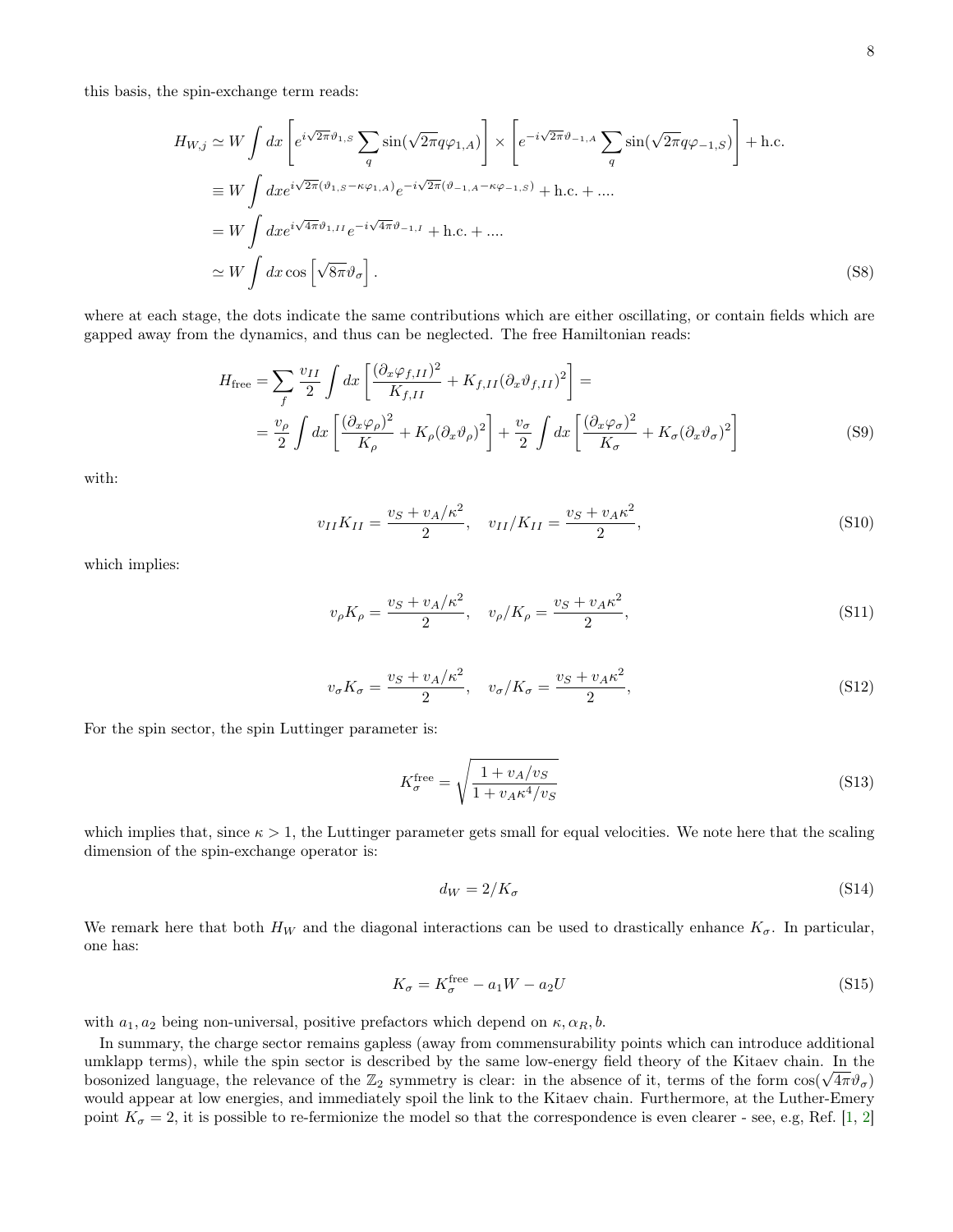#### SPECTRAL PROPERTIES

#### Full quantum number labelling

The theory is defined by a pair of quantum numbers:

$$
N = N_1 + N_2, \qquad P = (-1)^{(N_1 - N_2)/2} = (-1)^{N_1 - N/2}.
$$
\n(S16)

From the bosonization analysis described above, one expects the following scaling in the topological phase for different boundary conditions (periodic (PBC) and open (OBC)):

$$
OBC/PBC: E_{\rho} = E(N+2, P) + E(N-2, P) - 2E(N, P) \simeq 1/L
$$
 (S17)

$$
OBC: \quad E_{\sigma} = E(N, P) - E(N, -P) \simeq e^{-\alpha L} \tag{S18}
$$

$$
PBC: \quad E_{\sigma} = E(N, P) - E(N, -P) \simeq const.
$$
\n<sup>(S19)</sup>

where  $E(N, P)$  are the ground state energies at size L in the sector with N number of particles and P mutual parity. In the main text, we have employed the first two scalings above as characteristic signatures of the topological phase in our DMRG simulations.

### ADIABATIC CONTINUITY TO AN EXACTLY SOLVABLE MODEL

Remarkably, it is possible to provide further evidence for the MQP nature of the edge states by showing how the quasi-topological phase discussed in the main text is adiabatically connected to an exactly solvable model where Ising anyon braiding was recently demonstrated [\[3,](#page-11-1) [4\]](#page-11-2). The adiabatic continuity can be studied in the lower band projected Hamiltonian in the limit of strong spin-orbit coupling. Specifically, we employ below the generalized spinorbit coupling introduced in Ref. [\[5,](#page-11-3) [6\]](#page-11-4), which allows a straightforward, yet exact projection into the lower band of each pair of coupled states. In this regime, the non-interacting part of the Hamiltonian,

$$
H_{\text{non}} = \sum_{j} H_{t,j} + H_{so,j},
$$
  
= 
$$
\sum_{p} \left[ \sum_{j,\alpha} t(c_{j,\alpha,p}^{\dagger} c_{j+1,\alpha,p} + \text{h.c.}) + \sum_{j} \left\{ (\alpha_R + b) c_{j,\uparrow,p}^{\dagger} c_{j+1,\downarrow,-p} + (b - \alpha_R) c_{j+1,\uparrow,p}^{\dagger} c_{j,\downarrow,-p} + \text{h.c.} \right\} \right]
$$
  
= 
$$
\sum_{p} h_{\text{non,p}}
$$
 (S20)

describes two well separated Bloch bands by a Fourier transformation. Let us focus for simplicity in only one of the two decoupled parts of the non-interacting Hamiltonian, *i.e.*, a single term " $h_{\text{non,p}}$ ". On Fourier transform we easily obtain its Bloch Hamiltonian,

$$
h_{\text{non,p}}(k) = d^{\mu}(k)\sigma_{\mu}, \qquad \mu = 0, x, y, z
$$
  

$$
d^{\mu}(k) = 2(t\cos(k), b\cos(k), \alpha_R \sin(k), 0)
$$
 (S21)

with  $\sigma_{\mu}$  are the usual Pauli matrices. The band structure and Bloch functions are explicitly given by,

$$
E_{\pm}(k) = d^{0} \pm |\vec{d}|, \quad \vec{d} = (d^{x}, d^{y}, d^{z})
$$
  
\n
$$
|u_{\pm}(k)\rangle = \frac{P_{\pm}(k)|\uparrow\rangle}{|P_{\pm}(k)|\uparrow\rangle|}, \quad \sigma^{z}|\uparrow\rangle = |\uparrow\rangle
$$
  
\n
$$
P_{\pm}(k) = \frac{1}{2} (1 \pm d(k) \cdot \sigma), \quad d = \frac{\vec{d}}{|\vec{d}|}
$$
 (S22)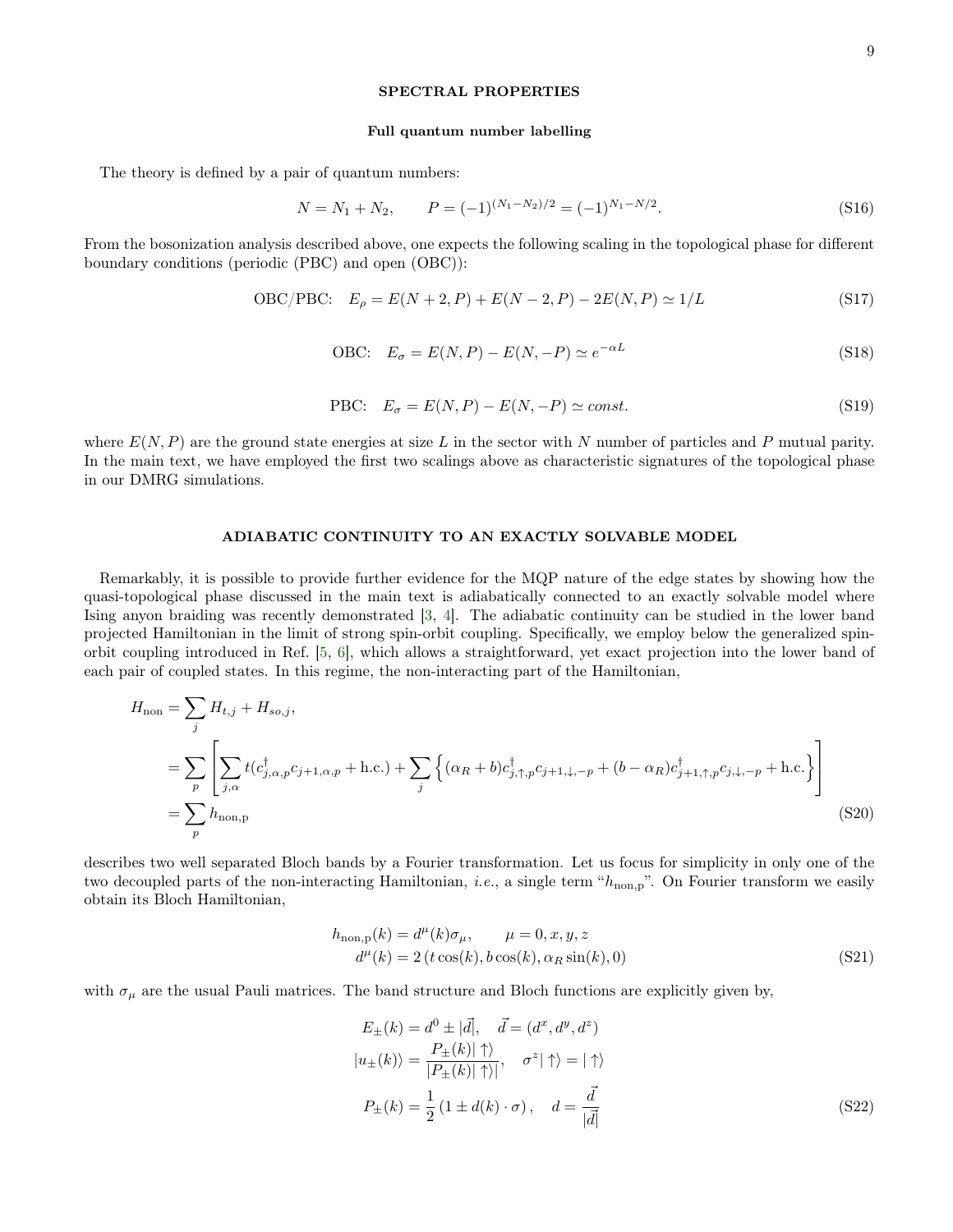$$
h_{\text{non,p}} = 2b \sum_{j} \left[ \gamma_{j,p,+}^{\dagger} \gamma_{j,p,+} - \gamma_{j,p,-}^{\dagger} \gamma_{j,p,-} + H.c. \right]
$$

$$
\sim -2b \sum_{j} \left[ \gamma_{j,p,-}^{\dagger} \gamma_{j,p,-} + H.c. \right]
$$
(S23)

with a gap 4b from the upper band, and Bloch states  $\gamma_{j,p,\pm} = (c_{j,\downarrow,-p} \pm c_{j+1,\uparrow,p})/$ √ 2; inversely,

$$
c_{j,\downarrow,-p} = \frac{1}{\sqrt{2}} (\gamma_{j,p,+} + \gamma_{j,p,-}), \qquad c_{j,\uparrow,p} = \frac{1}{\sqrt{2}} (\gamma_{j-1,p,+} - \gamma_{j-1,p,-})
$$
(S24)

We notice now that interacting terms, such as spin-exchange interactions, are effectively described in the lower band picture as pairing interactions (for simplicity of notation we use hereafter the operators  $\eta_j \equiv \gamma_{j,1,-}$  and  $\chi_j \equiv \gamma_{j,-1,-}$ to explicitly represent the lower band subspace),

<span id="page-9-0"></span>
$$
H_{W,j} = W_{\text{ex}}(c_{j,\uparrow,-1}^{\dagger}c_{j,\downarrow,1}^{\dagger}c_{j,\downarrow,-1}c_{j,\uparrow,1} + \text{h.c.})
$$
  
=  $(W_{\text{ex}}/4) (\gamma_{j-1,-1,+}^{\dagger} - \gamma_{j-1,-1,-}^{\dagger}) (\gamma_{j,-1,+}^{\dagger} + \gamma_{j,-1,-}^{\dagger}) (\gamma_{j,1,+} + \gamma_{j,1,-}) (\gamma_{j-1,1,+} - \gamma_{j-1,1,-})$   
  $\sim (W_{\text{ex}}/4) (\chi_j^{\dagger} \chi_{j-1}^{\dagger} \eta_{j-1} \eta_j + \text{h.c.})$  (S25)

a key element in order to generate MQPs according to previously studied models [\[2–](#page-11-0)[4\]](#page-11-2).

Within such a lower band picture one may also introduce some additional Hamiltonian terms  $H_{\text{locU},j}$  =  $U_{\text{loc}} \sum_{p} (n_{j,\uparrow,p} + n_{j,\downarrow,-p})^2$ , and  $H_{\text{lcso},j} = h_{\text{lcso}}(c_{j,\uparrow,1}^{\dagger} c_{j,\downarrow,-1} + H.c.) (c_{j,\uparrow,-1}^{\dagger} c_{j,\downarrow,1} + H.c.)$  describing local diagonal interactions and a local coherent spin-orbit coupling, respectively, in such a way to reproduce the exactly solvable model  $H_{\lambda}$  proposed in [\[3\]](#page-11-1). Briefly recalling, the model in Ref. [3] is given by,

<span id="page-9-3"></span>
$$
\frac{H_{\lambda}}{4} = -\sum_{j=1,\alpha=\chi,\eta}^{L-1} \left[ (\alpha_j^{\dagger} \alpha_{j+1} + \text{H.c.}) - (n_j^{\alpha} + n_{j+1}^{\alpha}) + \lambda n_j^{\alpha} n_{j+1}^{\alpha} \right] +
$$
\n
$$
-\frac{\lambda}{2} \sum_{j=1}^{L-1} \left[ (n_j^{\chi} + n_{j+1}^{\chi})(n_j^{\eta} + n_{j+1}^{\eta}) - (\chi_j^{\dagger} \chi_{j+1} + \chi_{j+1}^{\dagger} \chi_j)(n_j^{\dagger} \eta_{j+1} + n_{j+1}^{\dagger} \eta_j) + 2 (n_j^{\dagger} n_{j+1}^{\dagger} \chi_{j+1} \chi_j + \text{H.c.}) \right] (S26)
$$

where  $n_j^{\chi} = \chi_j^{\dagger} \chi_j$ ,  $n_j^{\eta} = \eta_j^{\dagger} \eta_j$ . The model has an exactly solvable line at  $\lambda = 1$ , on varying the density of particles, described by a topological nontrivial ground state. Away from the exactly solvable line the system is topological for  $\lambda$  < 1, while describing a phase separation (PS) state for  $\lambda$  > 1.

We will now explicitly show that the additional Hamiltonian terms  $H_{\text{loc},j}$ ,  $H_{\text{lcs},j}$  with the diagonal and spinexchange interactions,  $H_U$  and  $H_{W_{ex}}$ , as described in the main text, indeed reproduce the exact solvable model in their lower band picture.

The diagonal interactions  $H_{U,j} = \sum_p U_p n_{j,\uparrow,p} n_{j,\downarrow,p} + U \sum_{\alpha,\beta} n_{j,\alpha,-1} n_{j,\beta,1}$ , are described in the lower band at  $U_p = U$  as follows,

<span id="page-9-1"></span>
$$
H_{U,j} = (U/2) \sum_{\alpha,p} \left\{ (n_{j,\alpha,p})^2 - (n_{j,\alpha,p}) \right\}
$$
  
 
$$
\sim \frac{U}{4} \left[ (n_j^{\chi} n_{j-1}^{\chi} + n_j^{\eta} n_{j-1}^{\eta}) + (n_j^{\chi} + n_{j-1}^{\chi}) (n_j^{\eta} + n_{j-1}^{\eta}) \right]
$$
 (S27)

The two additional Hamiltonian terms are described in the lower band as,

<span id="page-9-2"></span>
$$
H_{\text{locU},j} = \frac{U_{\text{loc}}}{4} (n_j^{\chi} + n_{j-1}^{\chi} + n_j^{\eta} + n_{j-1}^{\eta}) + \frac{U_{\text{loc}}}{2} (n_j^{\chi} n_{j-1}^{\chi} + n_j^{\eta} n_{j-1}^{\eta})
$$
(S28)

$$
H_{\rm cso,j} \sim \frac{h_{\rm cso}}{4} \left( \chi_j^{\dagger} \chi_{j-1} + H.c. \right) \left( \eta_j^{\dagger} \eta_{j-1} + H.c. \right) \tag{S29}
$$

Thus, one can see by Eqs.[\(S25\)](#page-9-0),[\(S27\)](#page-9-1),[\(S28\)](#page-9-2) that the total Hamiltonian,  $H = \sum_j (H_{so,j} + H_{t,j} + H_{U,j} + H_{W,j} + H_{t,j} + H_{t,j})$  $H_{\text{lcso},j} + H_{\text{locU},j}$ , in the lower band picture  $(\alpha_R = b \gg \text{other terms})$ , describes the exactly solvable model (Eq.[\(S26\)](#page-9-3)) with:  $W_{\text{ex}}/t = -4\lambda$ ,  $U_p = U = 2U_{\text{loc}} = -2\lambda t$ , and  $h_{\text{clos}}/t = 2\lambda$ .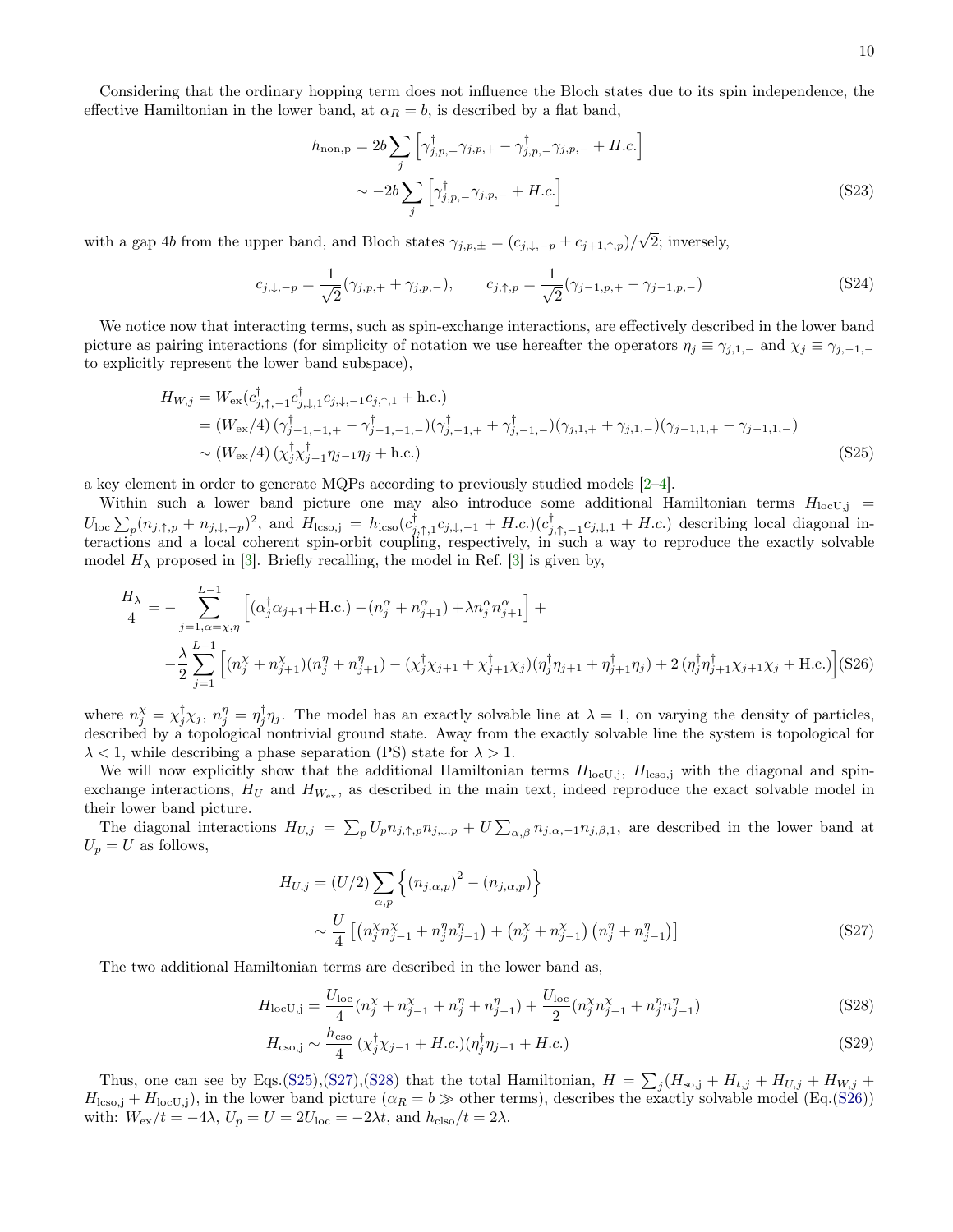

Figure S1. Numerical convergence for different observables increasing the number of kept states m employed in the DMRG simulations, for model H with  $L = 40$  sites, at fixed parity, with filling  $\nu = 1/4$  and parameters  $W = -8t$ ,  $\alpha_R = b = 4t$ ,  $U = 0$ . We see that all observables - edge correlations  $G(1, L)$ , maximum entanglement spectrum eigenvalue  $\lambda_{\text{max}}$ , and ground state energy  $e_q$  - present an exponentially decaying numerical error with the number of kept states m.

DMRG results on the adiabatic continuity. - We perform our DRMG analysis for the adiabatic continuity in two steps: i) first connect our initial physical Hamiltonian with  $\alpha_R = b = 8t$ ,  $W_{ex}/t = -8$ ,  $U_p = U = U_{loc} = h_{c,iso} = 0$ to the model  $\hat{H}_{\lambda}$  at  $\lambda = 0.9$ ; ii) connect  $\hat{H}_{\lambda}$  from  $\lambda = 0.9$  to the exactly solvable line  $\lambda = 1$ . We choose to perform the adiabatic continuity in such two steps in order to avoid possible phase transitions along the path to the exactly solvable line  $\lambda = 1$ . The total Hamiltonian is thus parametrized by  $\hat{H}_{(\beta,\lambda)}$  as follows:

$$
W_{\rm ex}/t = (-8 + 4.4\beta) (\lambda/0.9)
$$
  
\n
$$
U_p/t = U/t = 2U_{\rm loc}/t = -2\beta\lambda
$$
 (S30)  
\n
$$
h_{\rm clos}/t = 2\beta\lambda
$$

where  $(\beta = 0, \lambda = 0.9) \rightarrow (1, 0.9)$  describes the first step, and  $(1, 0.9) \rightarrow (1, 1)$  the second one. Our results are presented in Fig. 3a of the main text, where we show that the parity gap " $\alpha_{sp}$ ", computed from the exponential scaling of the Green functions in the bulk  $(G(j, \ell) \sim e^{-\alpha_{\rm sp}|j-\ell|})$ , does not close along the adiabatic path. In Fig. 3b we see the persistence of edge-edge correlations along the path. It was also verified that the entanglement spectrum degeneracy is kept for all parameters. Finally, as expected, for  $\lambda > 1$  all of these topological properties are absent, and one observes a PS state (not shown).

#### CONVERGENCE OF THE NUMERICAL SIMULATIONS

In this section we briefly present the analysis for the numerical accuracy of our results. We employ state-of-the-art DMRG simulations based on a rather general decimation prescription for an efficient truncation of the Hilbert space. Typically, we observed that using  $m \sim 180$  states in the DRMG simulations, already ensure negligible truncation errors for the observables under analysis.

In Fig. [\(S1\)](#page-0-0) we see the convergence of some observables with the number of kept states "m" in the DMRG simulations; in particular, we focus on the edge correlations  $G(1, L)$ , the maximum entanglement spectrum eigenvalue  $\lambda_{\text{max}}$ , and for the ground state energy  $e_q$ . We notice that the numerical errors on the observables are small (even negligible), and decay exponentially with the number of kept states  $m$ , ensuring a high fidelity for our results.

<span id="page-10-0"></span><sup>[1]</sup> M. Cheng and H.-H. Tu, Phys. Rev. B 84, 094503 (2011).